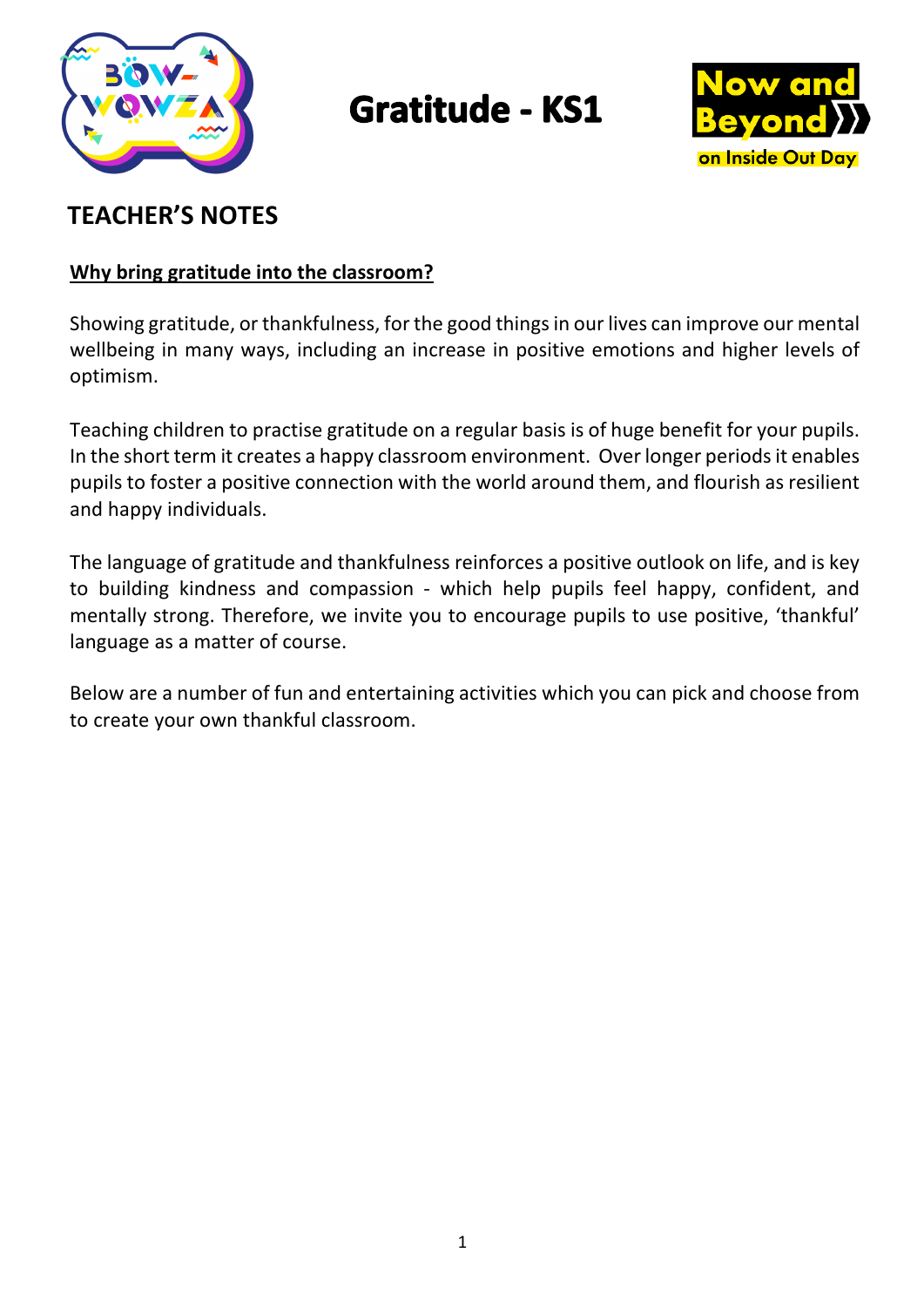# **Gratitude - KS1**

# **RESOURCES AND ACTIVITIES**

## **VIDEO AND GROUP DISCUSSION****5-10 MINUTES**

*10 Second Gratitude Challenge*: https://youtu.be/0lRQkSPzJWk

This two-minute video, featuring our Bow-Wowza dogs, introduces the idea of gratitude and thankfulness to pupils, whilst also explaining why gratitude is good for the brain and how it makes us feel good.

Points for group discussion following the video:

- What does gratitude mean? (*thankfulness*)
- Do you remember what the dogs were grateful/thankful for?
- What sorts of things are you grateful/thankful for (including big, constant things like family, nature etc, but also small daily things like a yummy lunch, someone being kind etc)?
- How can we show others our gratitude? How can we show that we are thankful for something?

# **GRATITUDE CIRCLE TIME****5-10 MINUTES**

Pupils are asked to verbally share something they are thankful for with the rest of the group. This can lead to class discussion about why these are things to feel grateful for, and is a positive way to start the day.

## **GRATITUDE CHALLENGE 15 MINUTES**

\*downloadable handout accompanies this activity

This activity sheet directly relates to the video in the intro. It asks the pupil to match the characters with the things they are grateful for by drawing a line between two images. Pupils can then write or draw the things that THEY are thankful for today.



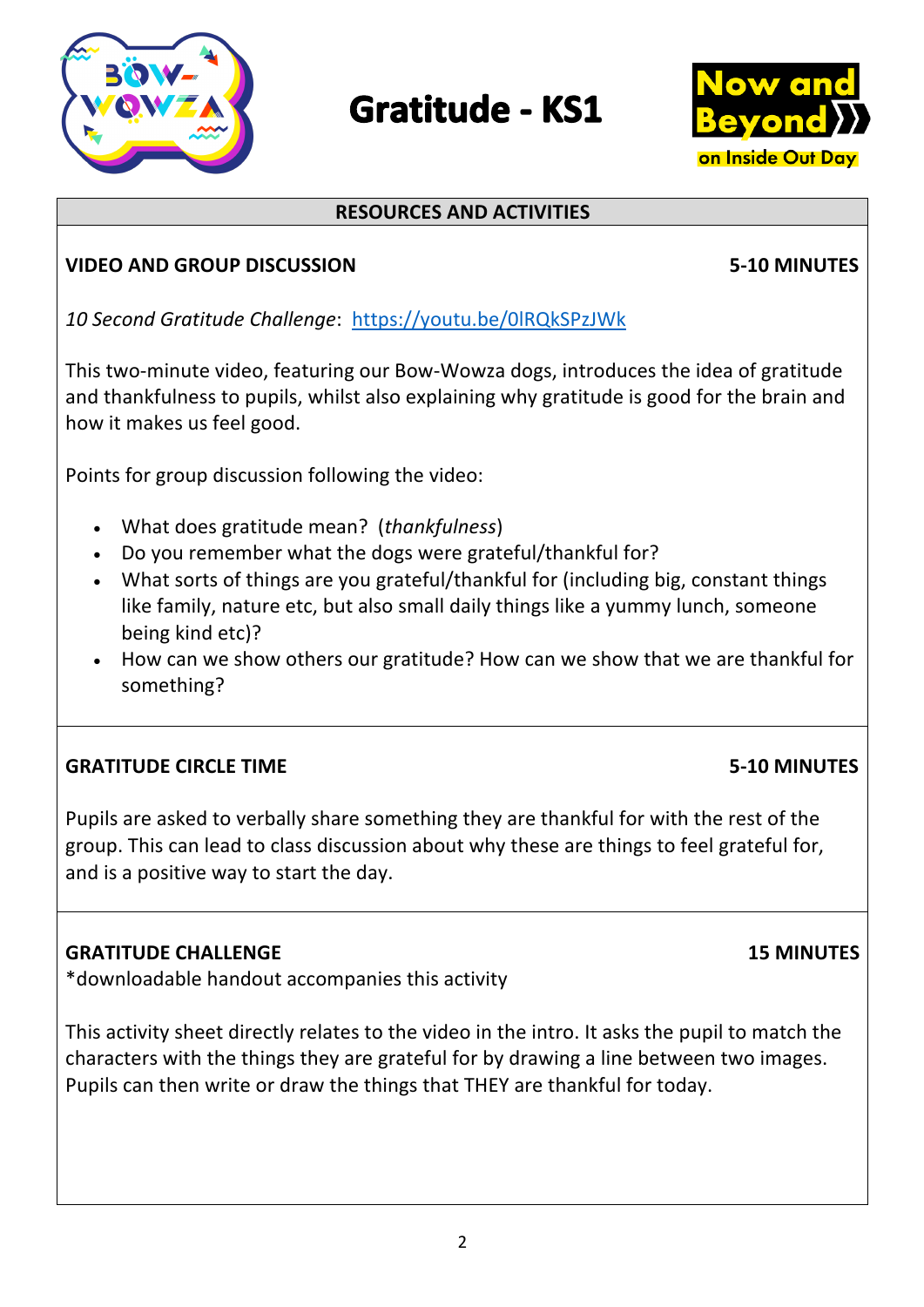

**GRATITUDE BOX (WITH GRATITUDE CARDS) 30 MINUTES**

\*2 downloadable handouts accompany this activity

In this activity, pupils get creative making and decorating a special box to put their daily 'gratitudes' in. A box can be made for each table, or you could make one box for the whole class. The pupils then use the GRATITUDE CARDS to draw pictures of what they're thankful for, or write simple words or sentences, before posting them into the box.

# **GRATITUDE TREE (WITH GRATITUDE LEAVES) 15-20 MINUTES**

\*downloadable handout accompanies this activity

Each pupil writes or draws something they are grateful for on a GRATITUDE LEAF. They can decorate it before adding it to a large group tree. This can be done in small groups to create a whole class forest of many trees, or a big class display can be created with everyone's gratitude leaves together on one big tree.

*Hint: GRATITUDE TREES/BOXES can be kept in the classroom long-term. Students can add to them weekly, monthly, etc - whenever you feel like they need a little boost of positivity!*

# **Gratitude - KS1**

The pupils write thank you letters to a friend or family member telling them how grateful

they are for them or for something they have done. Letters can be shared with the class and pupils are invited to give them to the person they have written to.

**GRATITUDE MOMENT 15-20 MINUTES**

\*downloadable handout accompanies this activity

Pupils write down or draw something they are grateful for today on the worksheet. This activity can be repeated on a regular basis in the classroom to encourage pupils to frequently think of things they are grateful for.

# \*downloadable handout accompanies this activity

on Inside Out Day



**THANK YOU LETTER 15 MINUTES**